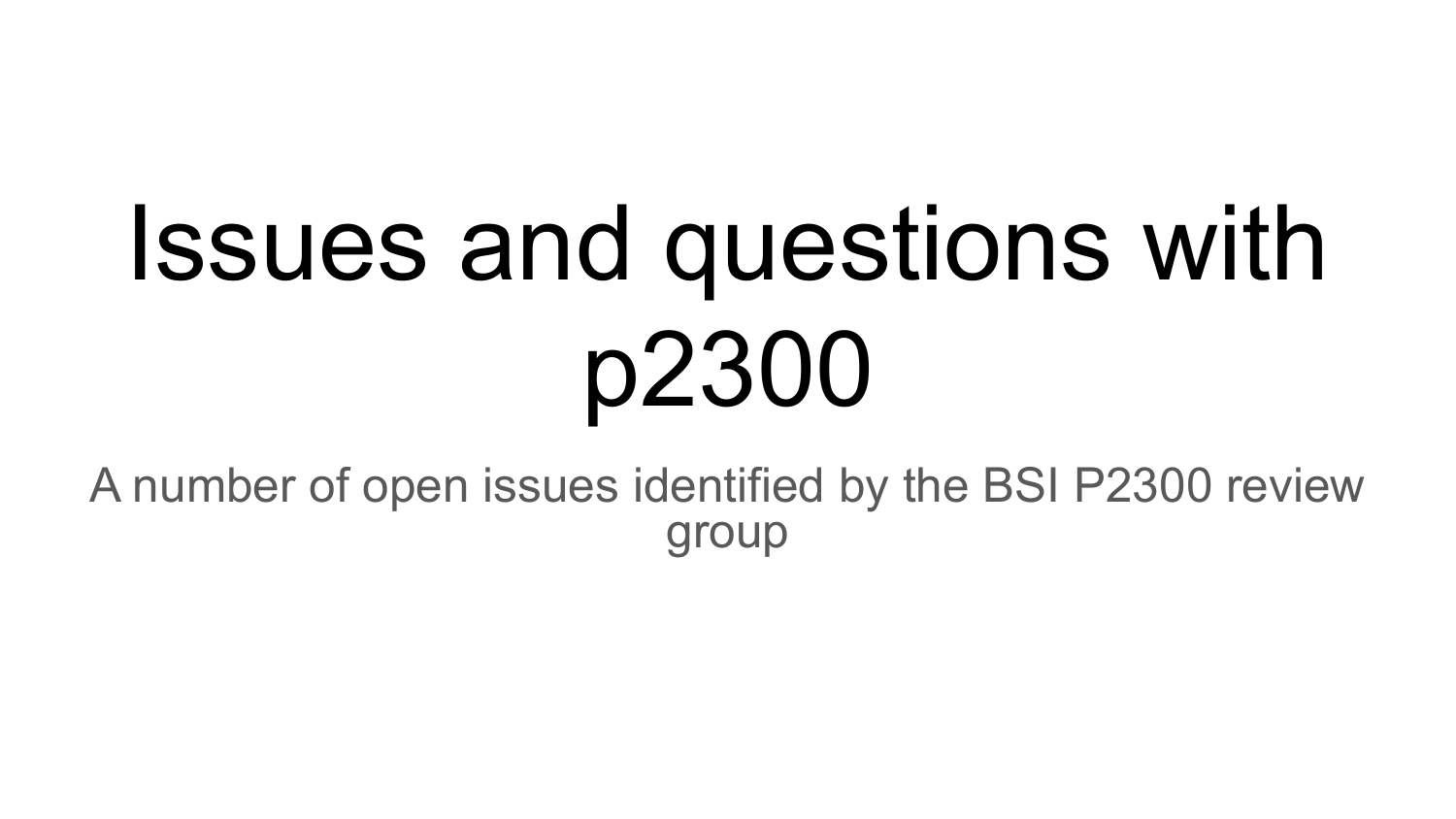#### Kudos where kudos are due

- P2300 is an awesome paper with a lot to like
	- Compositionality model is enticing
	- All-in-one-paper, and not a mess of addenda (great success)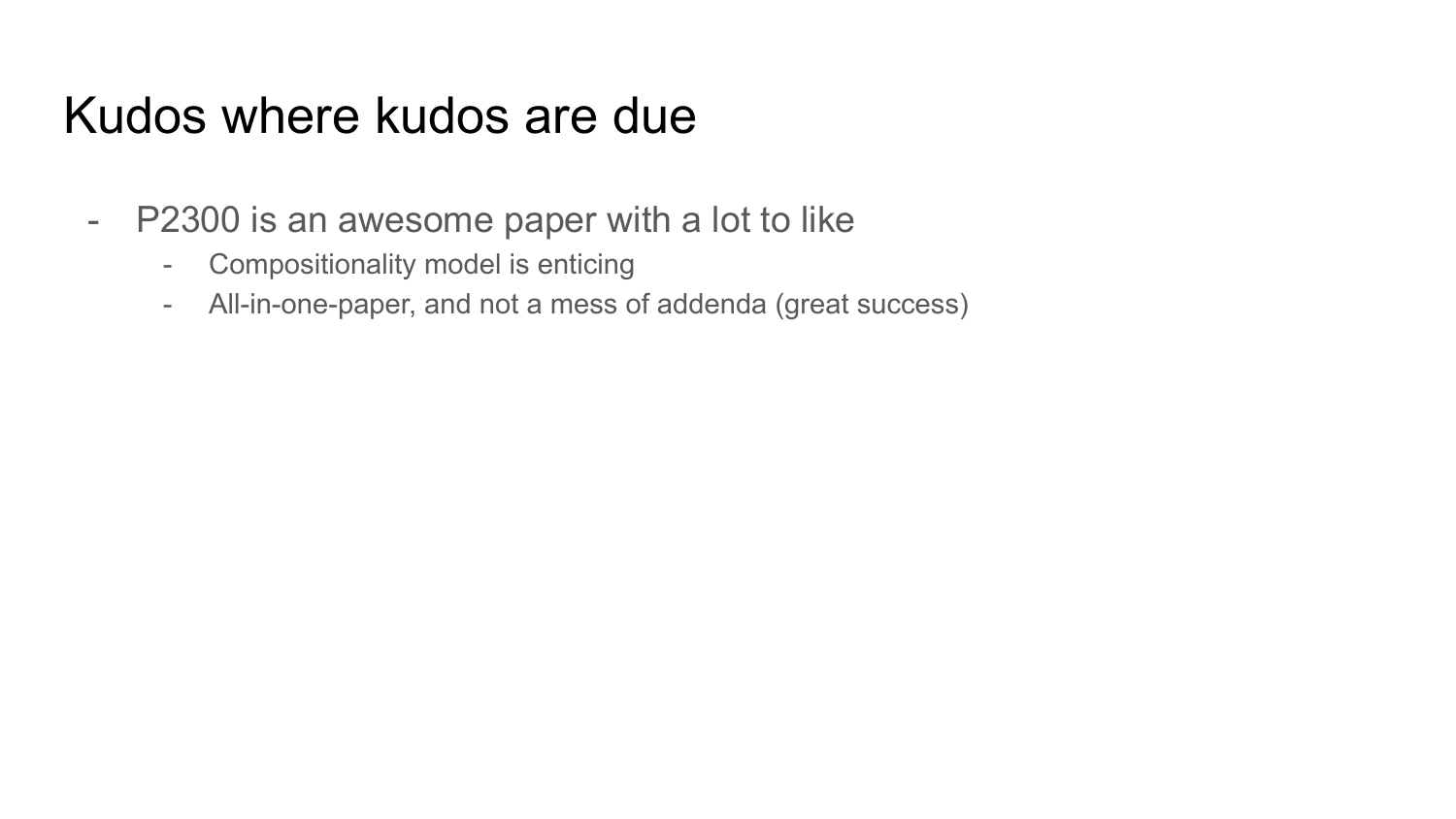#### How should we do this?

(compendium paper is nice)

- We can have another paper salad
- Or all the authors can hash it out together and keep bringing a single paper with a list of open issues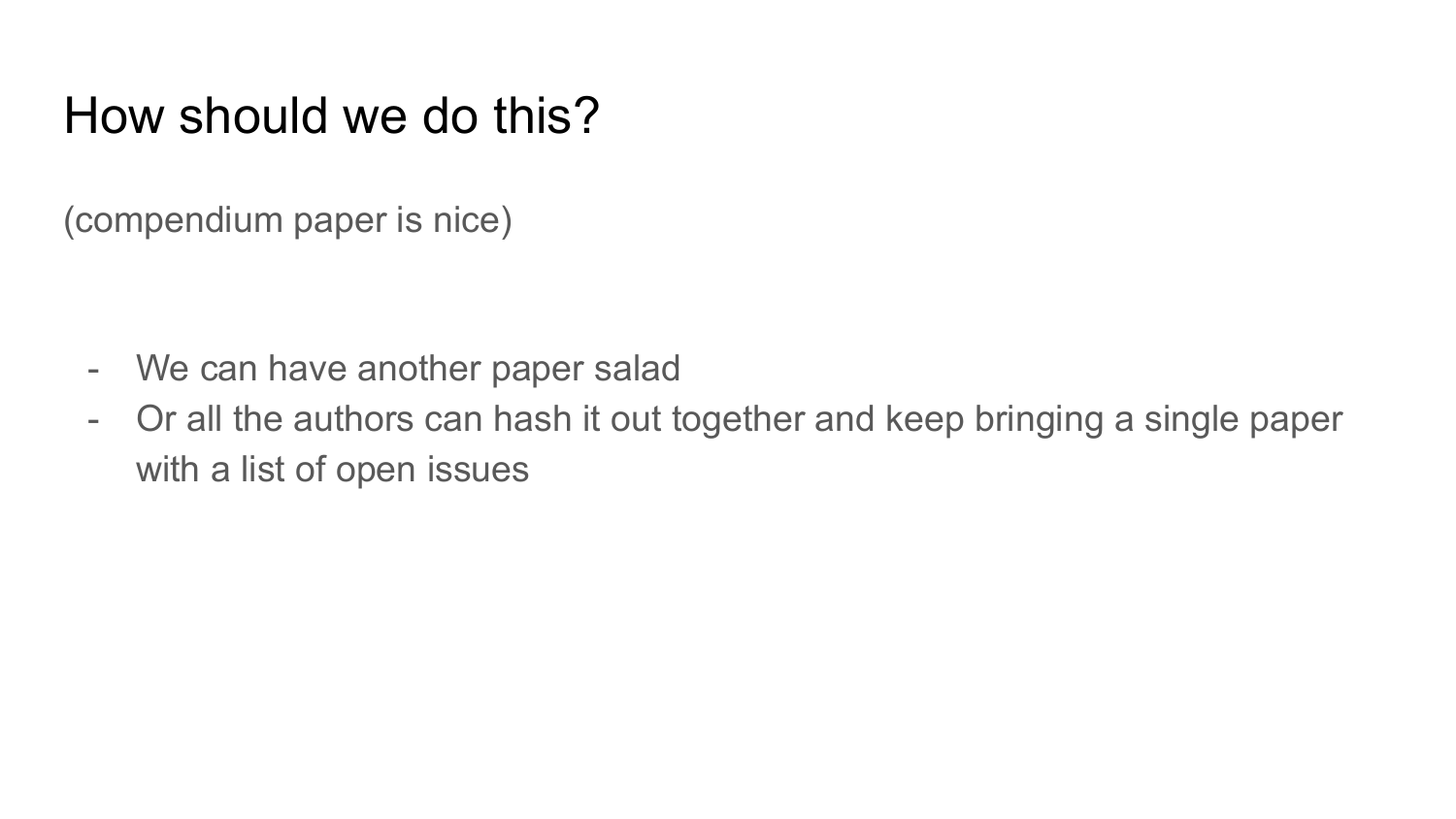#### Consider a head-of-line blocking erase-on-execute queue

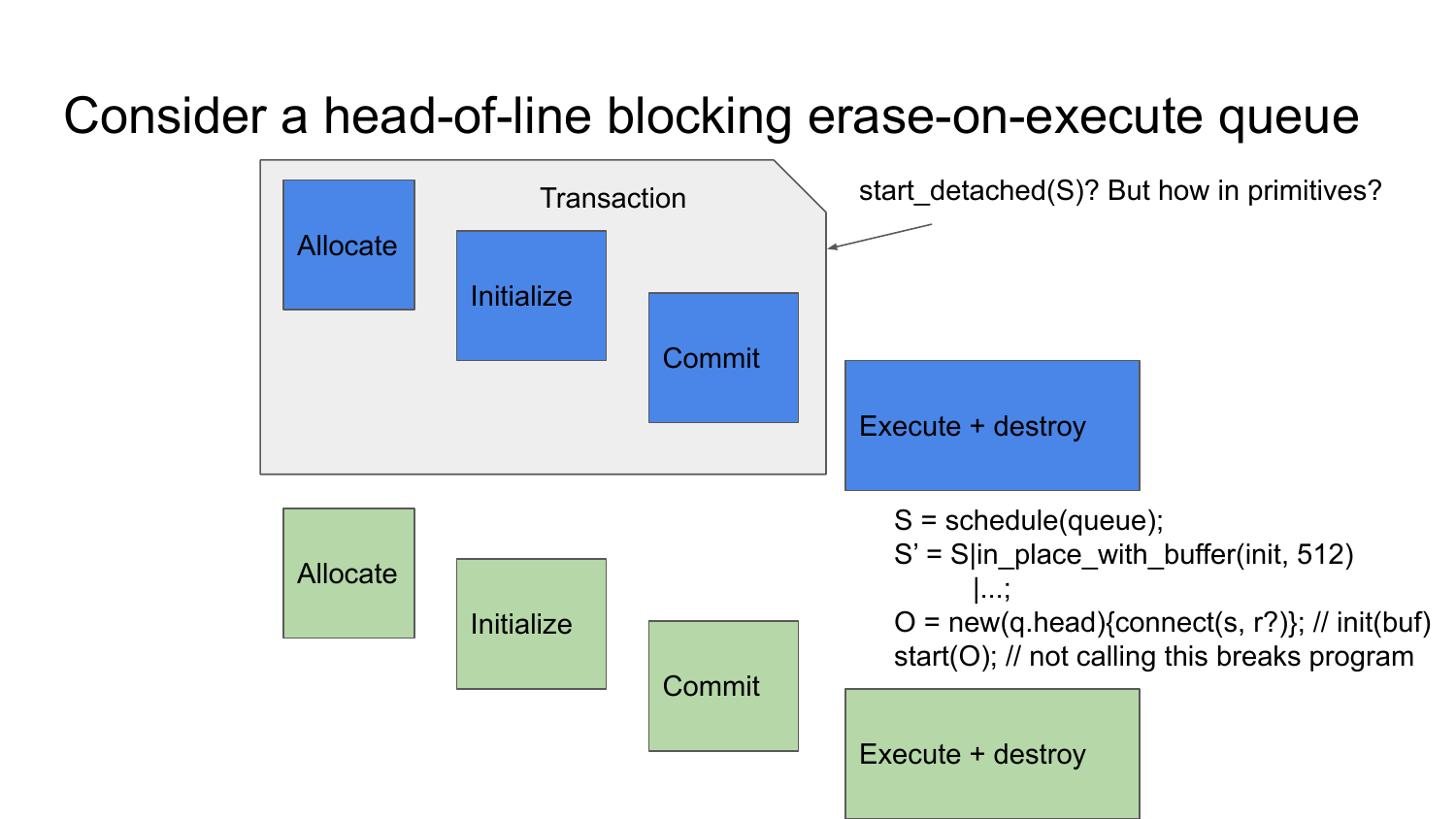# Missing algorithms:

We have when  $all()$ , when  $any()$ 

We also need:

- when any\_success() (ignores errors)
- when any error()
- when\_all\_successes() waits for all, but only propagates successful ones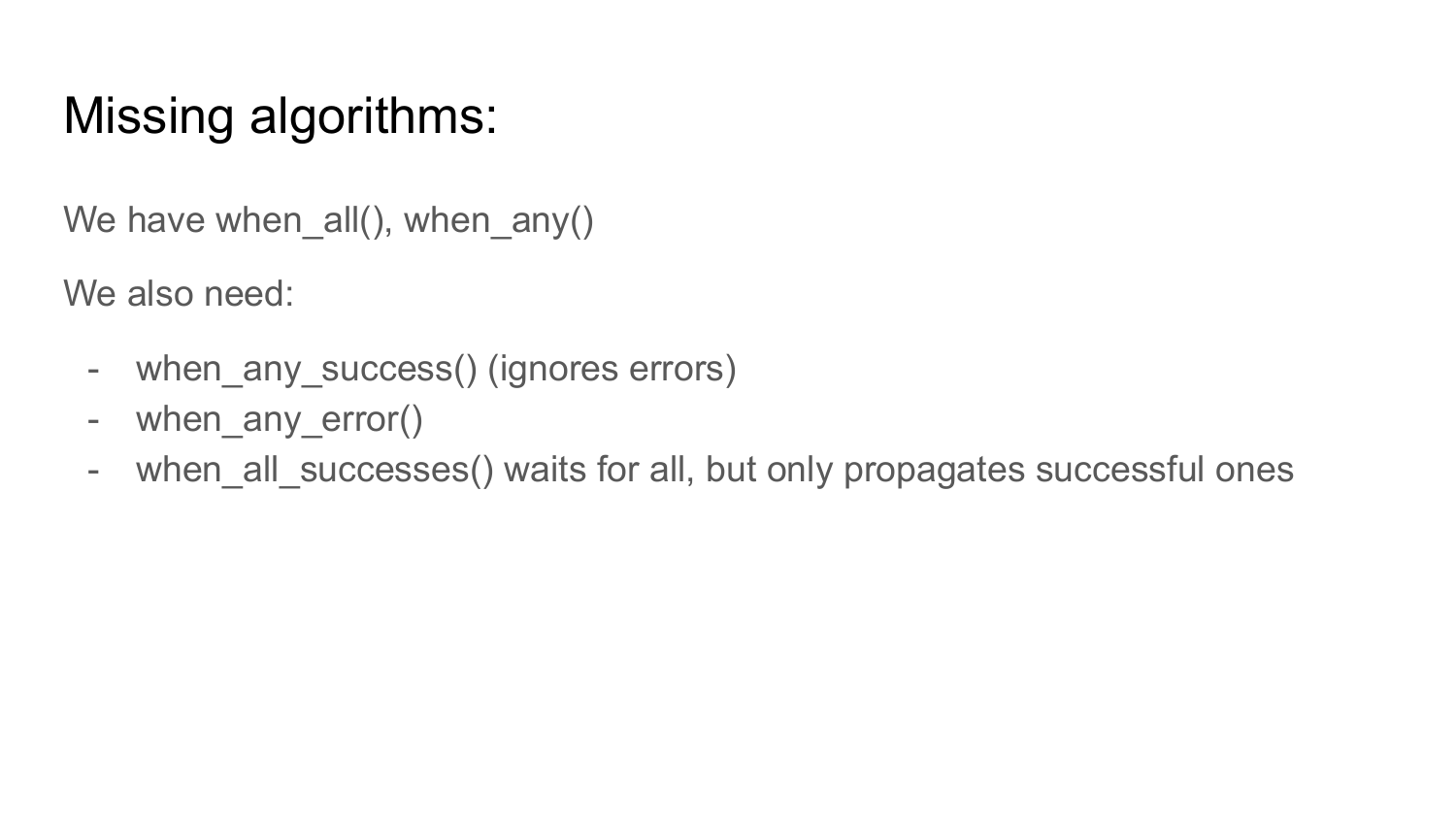#### Stoppable token callbacks

- Stoppable token seems to require an unlimited number of type-erased callbacks (registration can only throw if init() throws)
- Could we allow attaching a finite, algo-specific number of callbacks and replace set done() with them? The registered callback can then transition execution contexts manually if needed.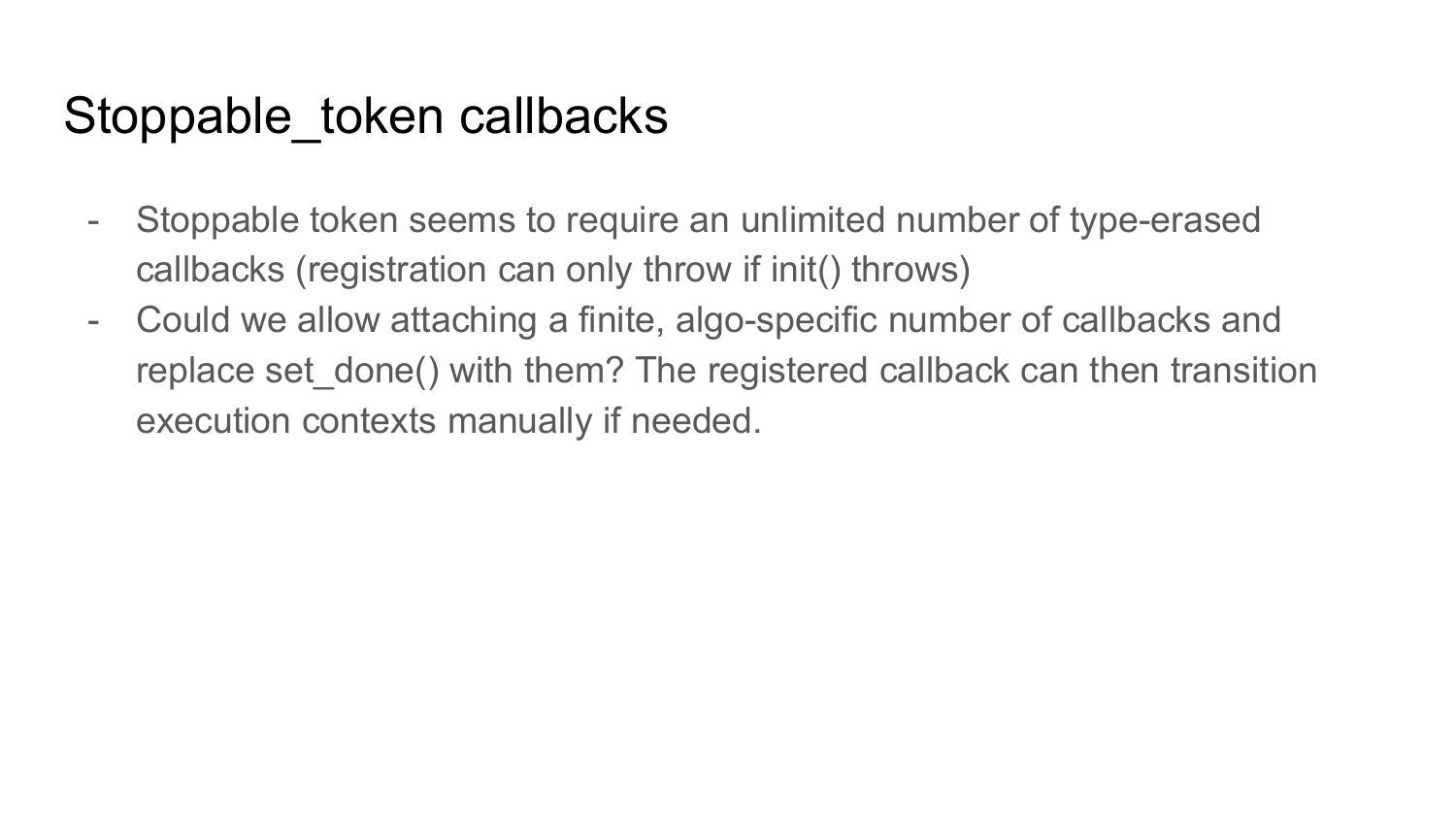#### The kinds of cancellation

In general, we have three guarantee types when it comes to cancellation (analogous to exception safety)

- Terminal (no guarantees valid but unspecified, you can't retry, in any case)
- Partial (you can retry if no parts of the op succeeded partial read / weakish guarantee) you can also resume the remainder
- Total (you can retry with impunity similar to strong guarantee)

Might be important to understand the state of the execution context that the scheduler runs on [Gordon Brown] - mechanism to provide this kind of info is welcome

set\_done(how much succeeded)

Eric: some way to query a sender which cancellation modes it supports?

Chris: reliably querying is difficult (layers of state machines - provide different cancellation guarantees)

I went with "when you request cancellation, you indicate what kind you want. That builds on P2175 - cancellation is advisory and can be ignored. I'm asking for a kind of cancellation, if you don't support it, I'm alright if you ignore it, just don't give me a cancel I didn't ask for".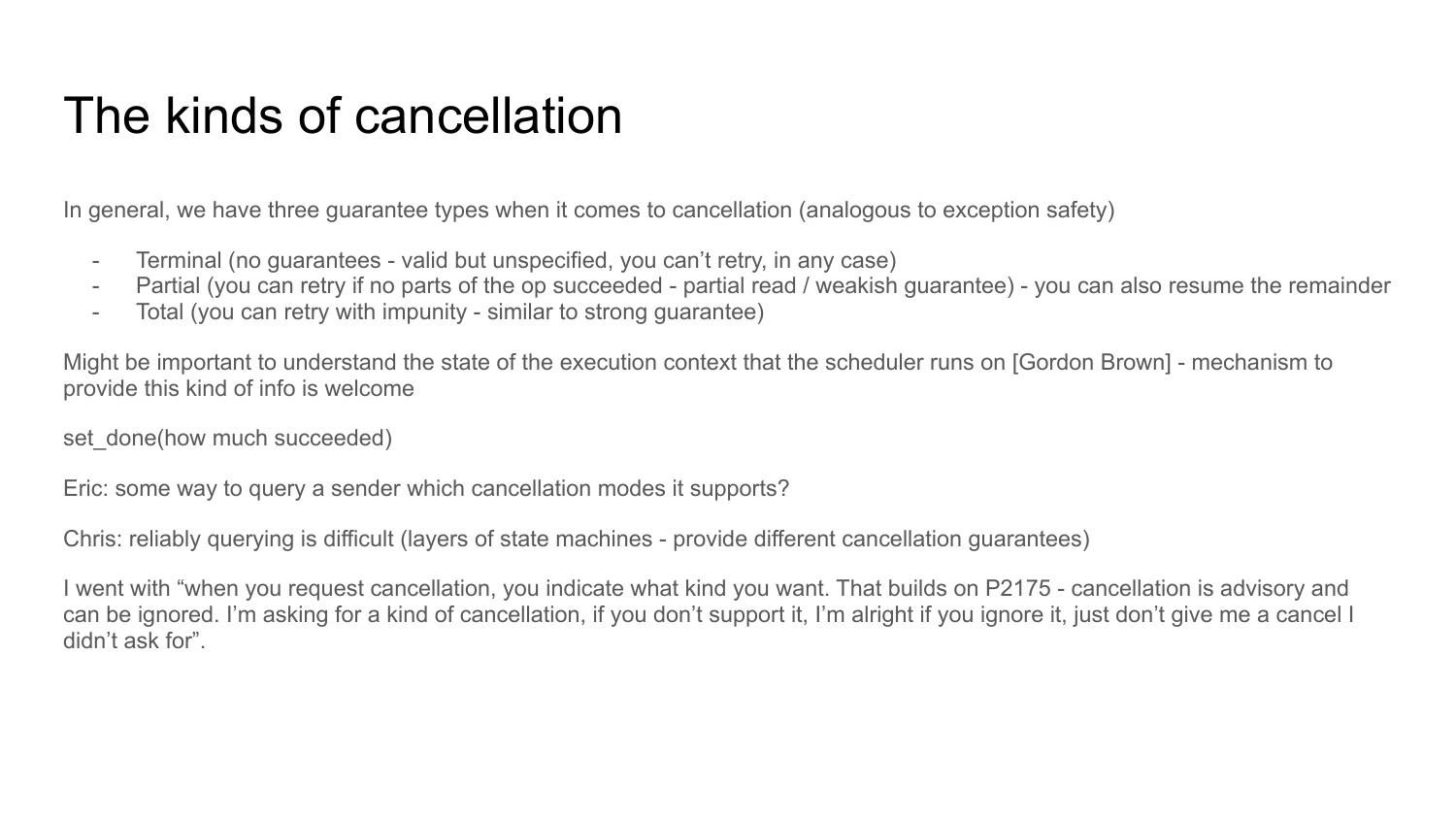#### Tail calls?

The paper states: because all the work is done within callbacks invoked on the completion of an earlier sender, recursively up to the original source of computation, the compiler is able to see a chain of work described using senders as a tree of tail calls, allowing for inlining and removal of most of the sender machinery.

But set\_value() can throw, and propagate up the stack until some sender redirects to set error(). Due to this stack unwinding, are these really tail-calls? Do these tail-call optimizations depend on wrapping every set value() in a try block?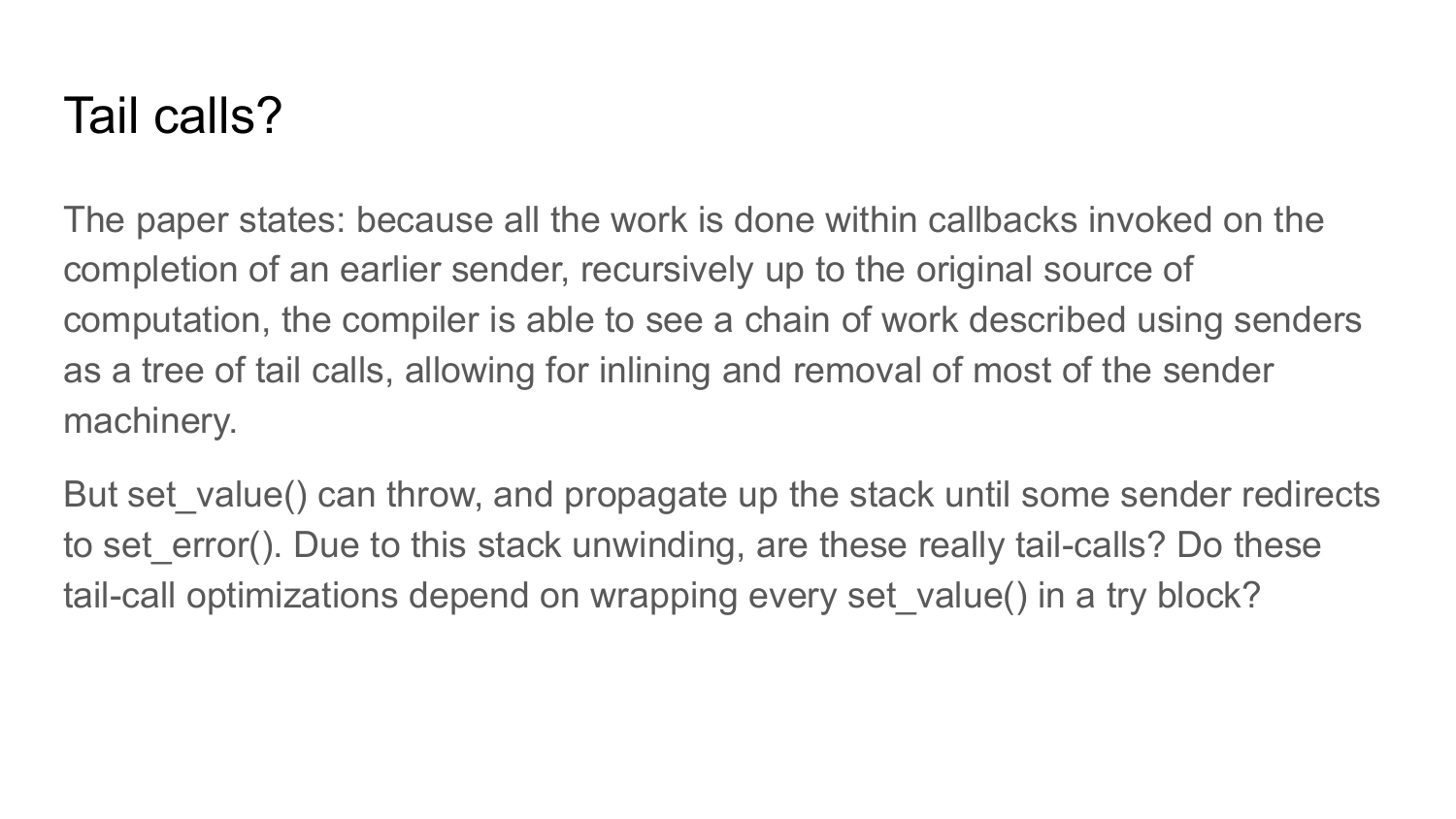#### In general - how do we handle re-entrancy?

**AsyncReader** 

- async\_read\_some() -> ar.set\_value(bytes), get partial, re-register
- ar.set value(some more bytes), re-register
- check stop token, ar.set done()?
- The on\_done(func) algorithm completion\_scheduler how does it propagate?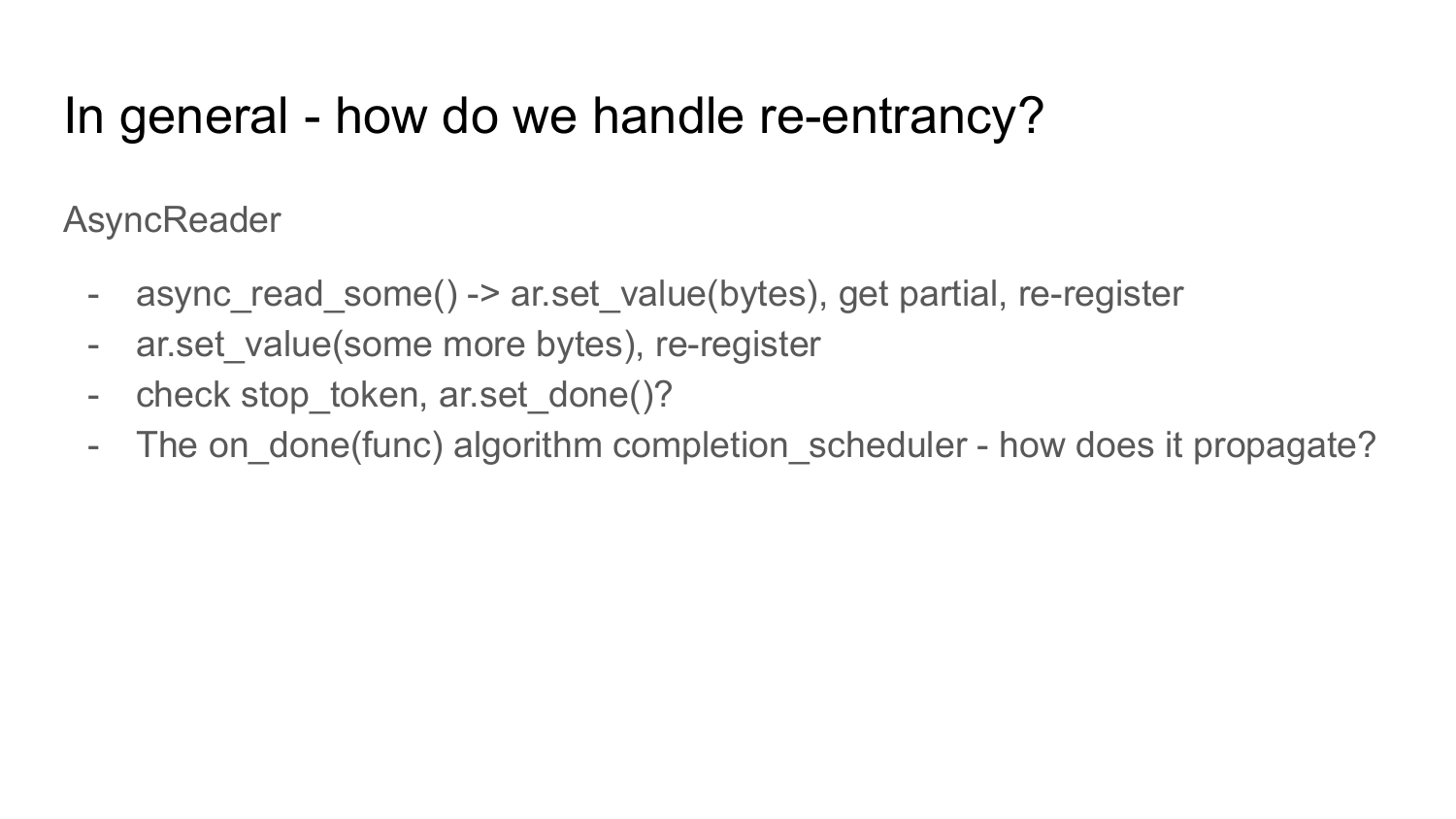# Possibly eager has additional synchronization requirements

If connect() can commit the data to the queue, we need start/completion feedback.

this thread::sync wait() is not easy to implement efficiently (best lock-free I can think of is a spinloop)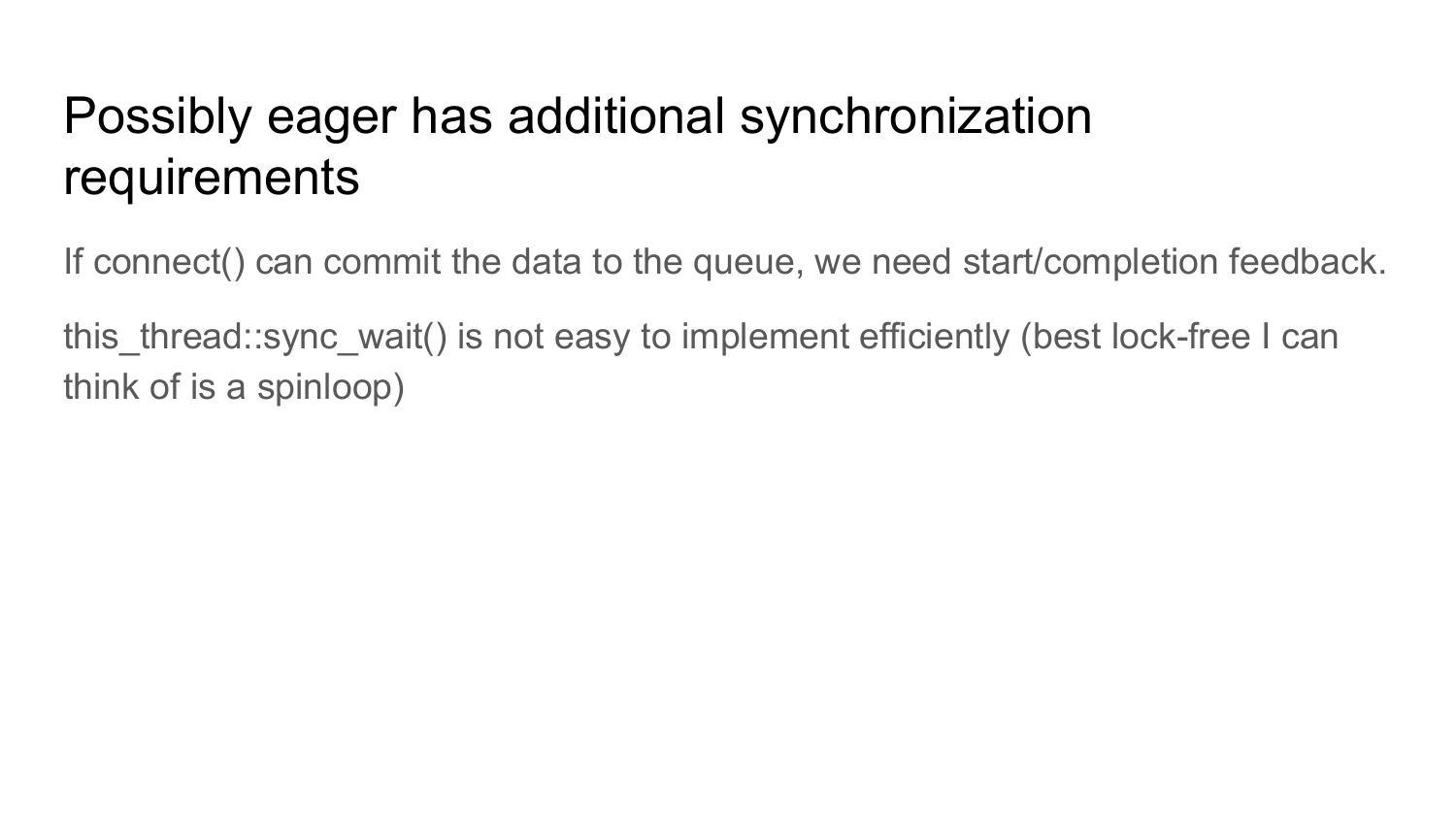## Error handling

How do we distinguish between expected errors (other side hanging up) and weird errors (another thread close()'d the socket while we were read()ing it)?

Network card goes away, hotpluggable accelerator goes away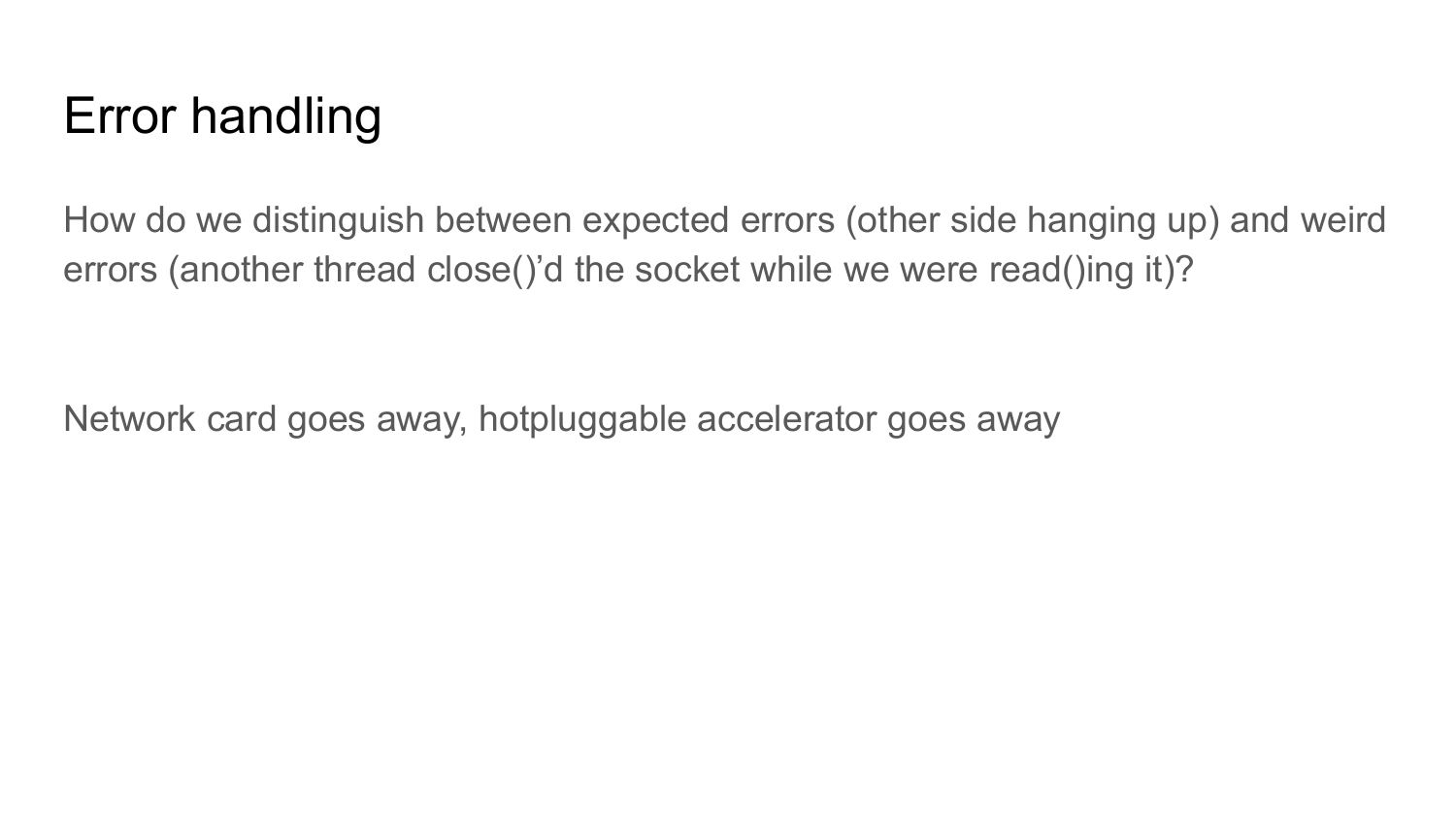#### Functionality gap: P2300 executor model

- Event-driven execution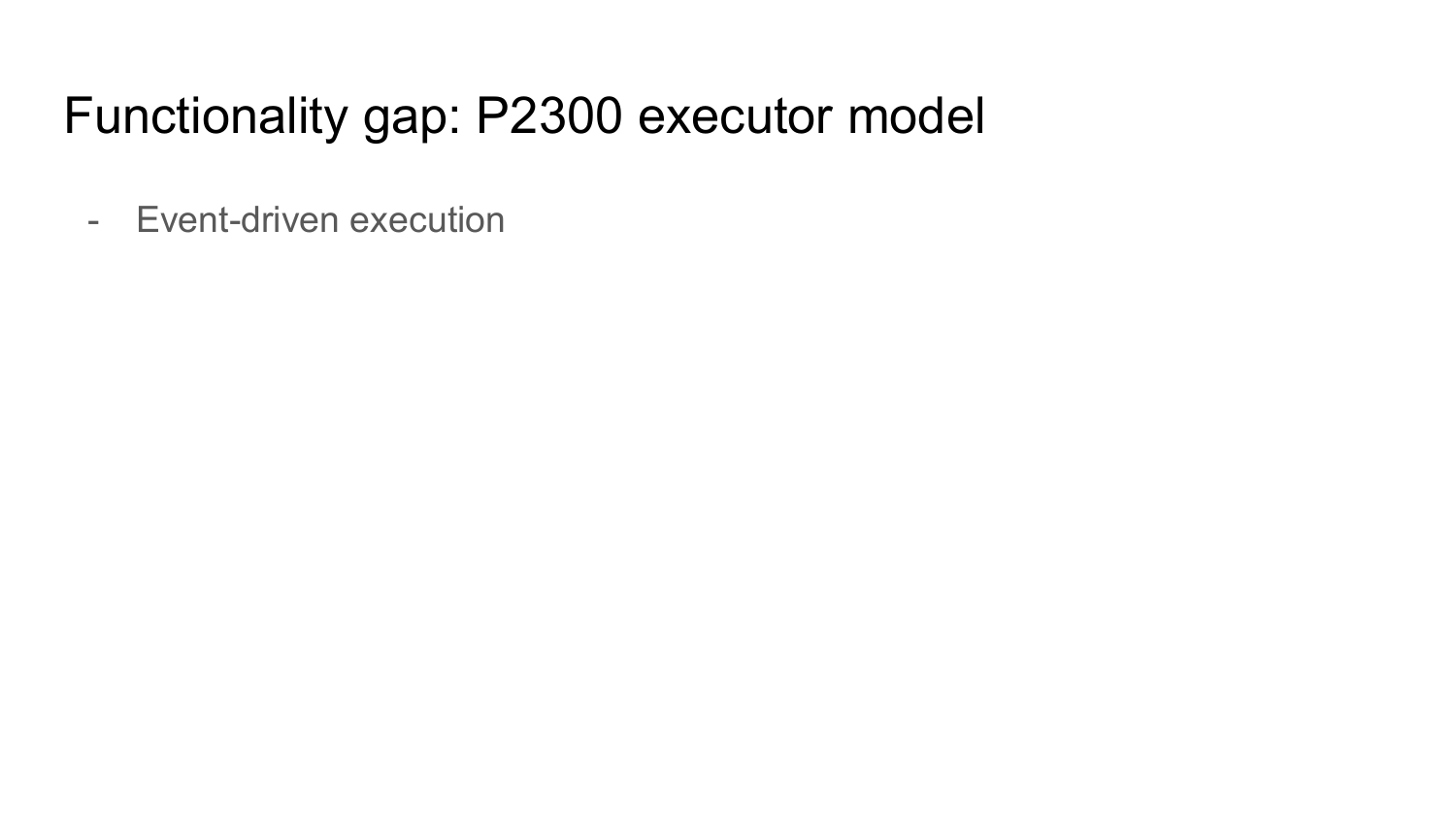# Current known open issues (list)

- Stoppable token is both heavy and insufficiently general
- Operation states need a separate allocation for runtime-sized data
- Operation states can't be allocated inside the queue due to lifetime model (right?)
- Toplevel operation states that *can* still need to return something from connect()
- "Work counting" how do we prevent thread pools joining because of composited but not start()'d work?
- Slight inelegance in having to curry (and thus decay-copy) arguments that are consumed when starting work in all cases. Lazy/eager should be user choice but only some algos get lazy versions.
- When all and when any: missing wait one success, wait one error
- Partial results are results don't throw away work.
- Insufficient distinction between exceptions and "expected errors"
- sync\_wait/fiber\_wait need to be parametrized with *execution context*-specific info (how do I schedule a fiber wait?)
- Prefer tag-dispatching (set value t, set error t, set done t) on operator() vs three named channels would be nice to be able to *if constexpr* between them in a lambda.
- Scheduler equality is defined as equality on execution contexts (Identified as a bug last week). If not bug, means that a threadpool with priorities presents an execution context per-priority even if runtime.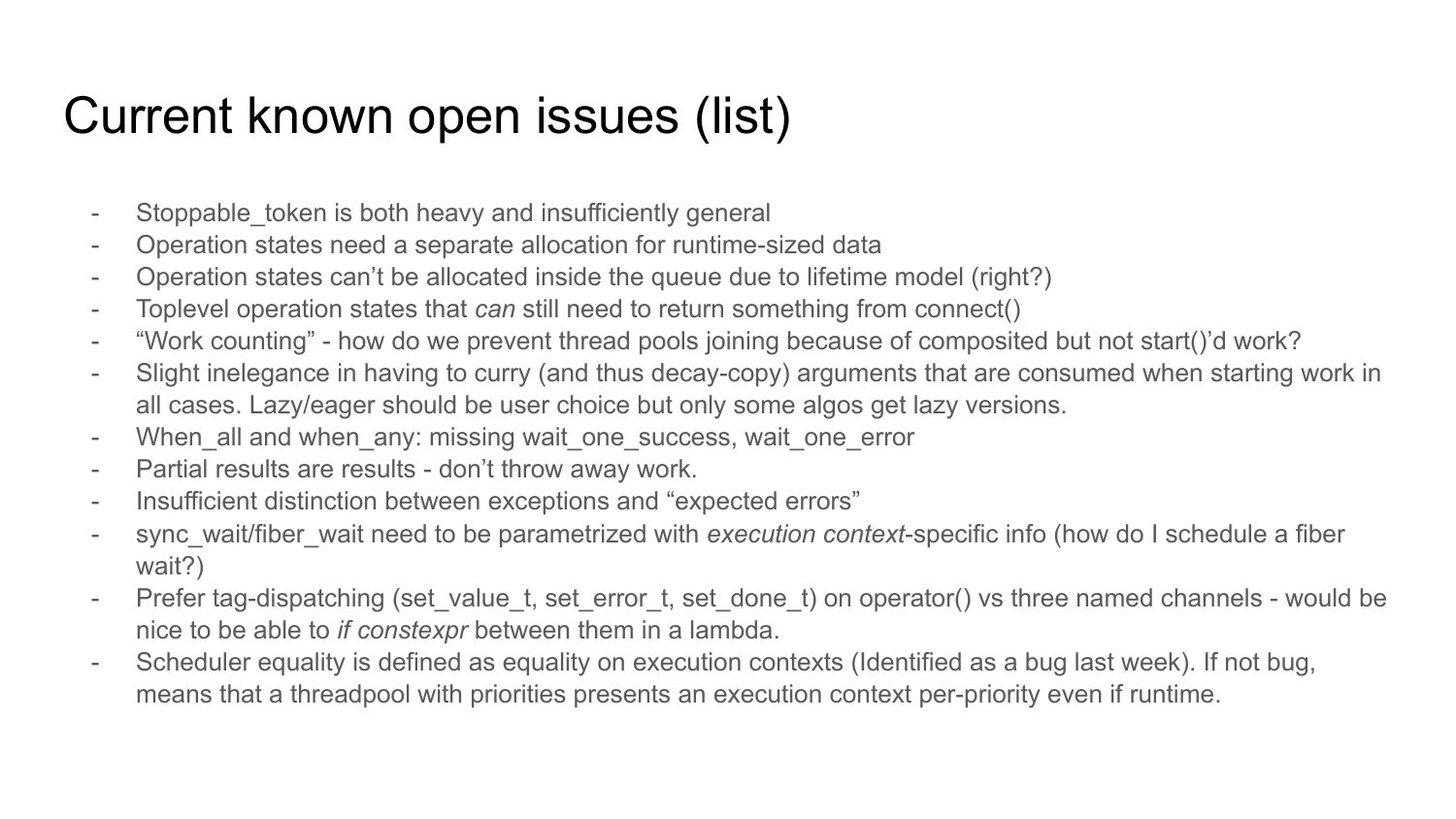#### Stoppable token composition

- Chris Kohlhoff has a (very new) signal/slottish lighter-weight cancellation mechanism that at a glance can do everything stoppable token + set done() can do together.
	- This will be a paper. Has the potential to replace set done() as a full cancellation feature but we need some time. Promise not to take long - bird in hand applies.
- Cancellation can be partial (some success has been achieved), and needs to be **pluggable by algorithms without allocation** of callback erasures.
- Cancellation over *via* and *on* may need to transition execution contexts can't run handler in previous exec context!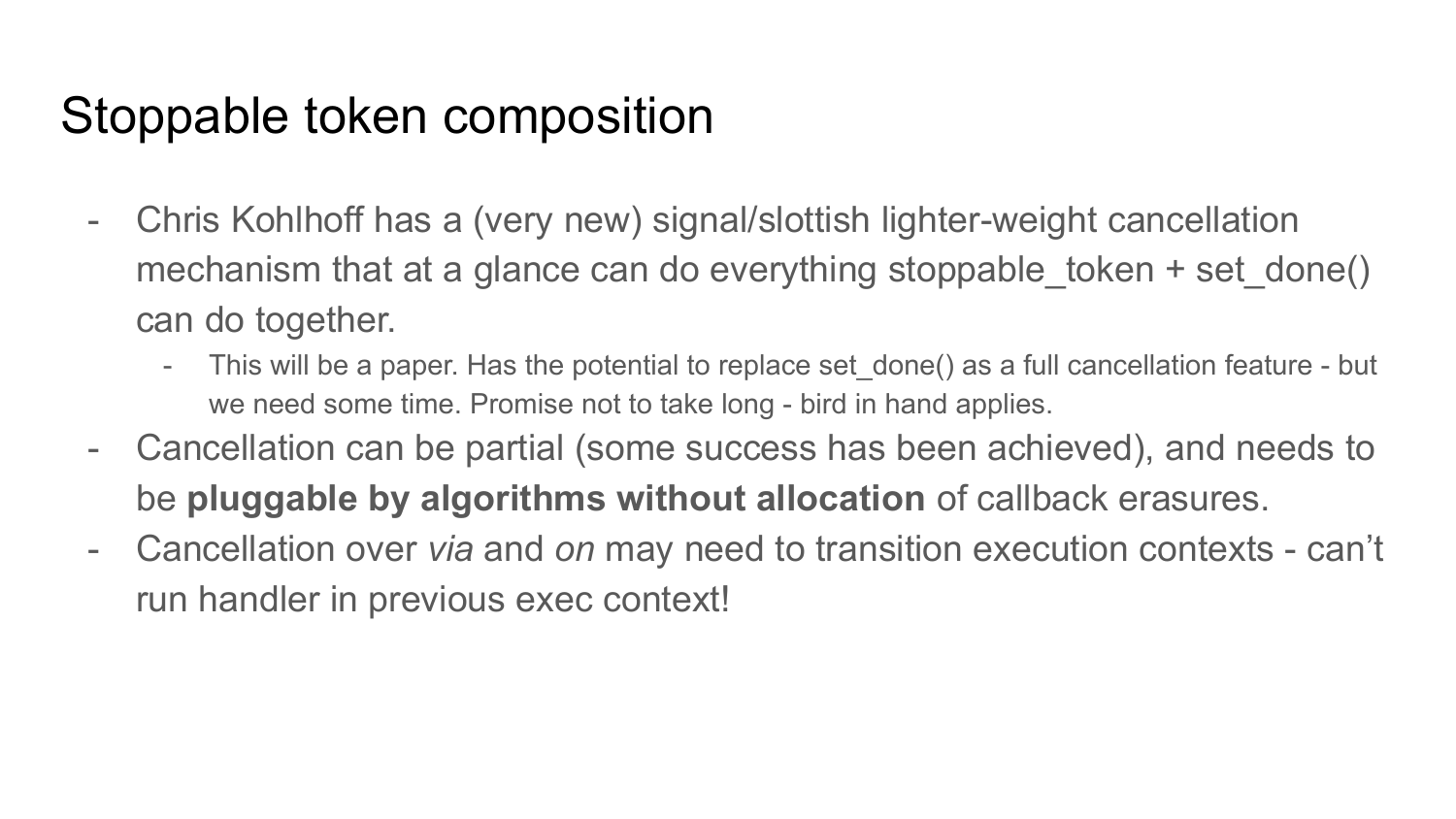## Stoppable Token is insufficiently general

- How do we support different notions of cancellation-safety ("exception safety") - restore state so ops can be re-run, or just leave it as-is because nobody will try to do it again? Partial reads from a socket are not unrollable, reversing partial reads from a file is a matter of resetting the cursor.
- Propose 4 levels of cancellation:
	- Terminal (never going to retry this)
	- Partial (Leave the system as "basic exception guarantee" analogue)
	- Total (As if the op was never started)